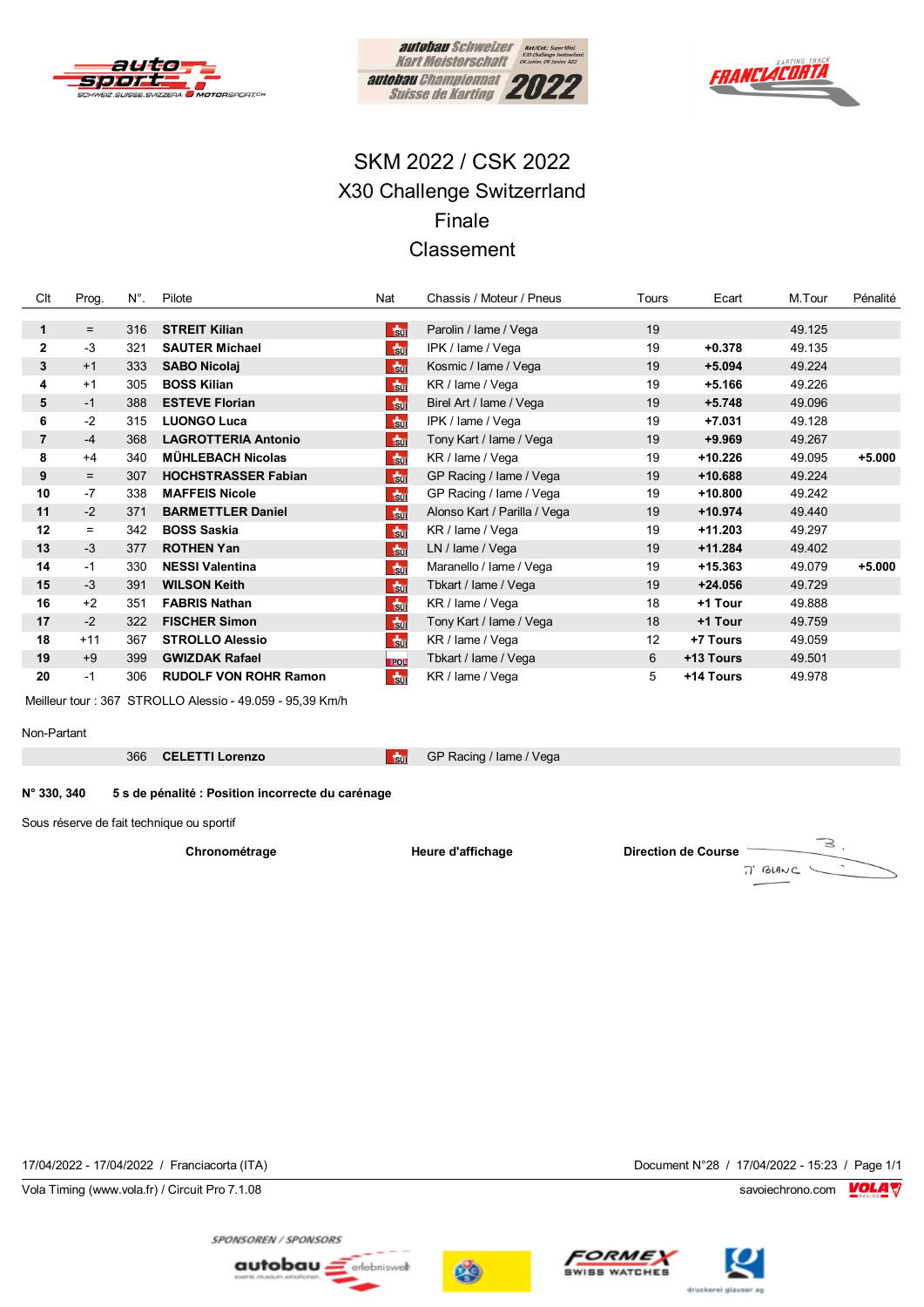





# SKM 2022 / CSK 2022 X30 Challenge Switzerrland Finale Historique

| N°. | Tour            |               | Temps                   | N°. | Tour                    |               | Temps  | N°. | Tour                    |                    | Temps  | $N^{\circ}$ . | Tour           |                      | Temps  |
|-----|-----------------|---------------|-------------------------|-----|-------------------------|---------------|--------|-----|-------------------------|--------------------|--------|---------------|----------------|----------------------|--------|
|     |                 |               |                         | 307 |                         |               |        | 315 | 17                      |                    | 49.249 | 321           | $\overline{7}$ |                      | 49.238 |
|     | 305 BOSS Kilian |               |                         | 307 | $\mathbf{1}$            |               | 52.608 | 315 | 18                      |                    | 49.263 | 321           | 8              |                      | 49.180 |
| 305 |                 |               |                         | 307 | $\sqrt{2}$              |               | 49.224 |     |                         | <b>FINISH</b>      |        | 321           | 9              |                      | 49.283 |
|     |                 | <b>START</b>  |                         | 307 | 3                       |               | 50.005 | 315 | 19                      |                    | 49.294 | 321           | 10             |                      | 49.238 |
| 305 |                 |               |                         | 307 | $\overline{\mathbf{4}}$ |               | 49.571 |     |                         |                    |        | 321           | 11             |                      | 49.442 |
| 305 | $\mathbf{1}$    |               | 50.414                  | 307 | 5                       |               | 49.401 |     |                         |                    |        | 321           | 12             |                      | 49.324 |
| 305 | $\overline{2}$  |               | 49.484                  | 307 | $\,6\,$                 |               | 50.205 |     |                         |                    |        | 321           | 13             |                      | 49.245 |
| 305 | 3               |               | 49.459                  | 307 | $\overline{7}$          |               | 49.570 |     |                         | 316 STREIT Kilian  |        | 321           | 14             |                      | 49.309 |
| 305 | 4               |               | 49.948                  | 307 | 8                       |               | 49.330 | 316 |                         |                    |        | 321           | 15             |                      | 49.173 |
| 305 | 5               |               | 49.837                  | 307 | 9                       |               | 49.345 |     |                         | <b>START</b>       |        | 321           | 16             |                      | 49.309 |
| 305 | 6               |               | 50.522                  | 307 | 10                      |               | 50.303 | 316 |                         |                    |        | 321           | 17             |                      | 49.135 |
| 305 | $\overline{7}$  |               | 49.226                  | 307 | 11                      |               | 49.988 | 316 | 1                       |                    | 50.240 | 321           | 18             |                      | 49.215 |
| 305 | $\bf 8$         |               | 49.230                  | 307 | 12                      |               | 49.606 | 316 | $\overline{\mathbf{c}}$ |                    | 49.400 |               |                | <b>FINISH</b>        |        |
| 305 | 9               |               | 49.326                  | 307 | 13                      |               | 49.429 | 316 | 3                       |                    | 49.377 | 321           | 19             |                      | 49.247 |
| 305 | 10              |               | 49.376                  | 307 | 14                      |               | 49.526 | 316 | 4                       |                    | 49.354 |               |                |                      |        |
| 305 | 11              |               | 49.536                  | 307 | 15                      |               | 49.486 | 316 | 5                       |                    | 49.276 |               |                |                      |        |
| 305 | 12              |               | 49.917                  | 307 | 16                      |               | 49.536 | 316 | $\,6$                   |                    | 49.207 |               |                |                      |        |
| 305 | 13              |               | 49.477                  | 307 | 17                      |               | 49.466 | 316 | 7                       |                    | 49.193 | 322           |                | <b>FISCHER Simon</b> |        |
| 305 | 14              |               | 49.449                  | 307 | 18                      |               | 49.501 | 316 | 8                       |                    | 49.317 | 322           |                |                      |        |
| 305 | 15              |               | 49.368                  |     |                         | <b>FINISH</b> |        | 316 | 9                       |                    | 49.234 |               |                | <b>START</b>         |        |
| 305 | 16              |               | 49.259                  | 307 | 19                      |               | 51.206 | 316 | 10                      |                    | 49.265 | 322           |                |                      |        |
| 305 | 17              |               | 49.550                  |     |                         |               |        | 316 | 11                      |                    | 49.482 | 322           | 1              |                      | 53.149 |
| 305 | 18              |               | 49.285                  |     |                         |               |        | 316 | 12                      |                    | 49.299 | 322           | $\overline{2}$ |                      | 49.887 |
|     |                 | <b>FINISH</b> |                         |     |                         |               |        | 316 | 13                      |                    | 49.196 | 322           | 3              |                      | 49.905 |
| 305 | 19              |               | 49.476                  |     | 315 LUONGO Luca         |               |        | 316 | 14                      |                    | 49.217 | 322           | 4              |                      | 49.926 |
|     |                 |               |                         | 315 |                         |               |        | 316 | 15                      |                    | 49.316 | 322           | 5              |                      | 49.759 |
|     |                 |               |                         |     |                         | <b>START</b>  |        | 316 | 16                      |                    | 49.222 | 322           | $6\phantom{1}$ |                      | 50.060 |
|     |                 |               | 306 RUDOLF VON ROHR Rar | 315 |                         |               |        | 316 | 17                      |                    | 49.223 | 322           | $\overline{7}$ |                      | 50.361 |
|     |                 |               |                         | 315 | $\mathbf{1}$            |               | 52.982 | 316 | 18                      |                    | 49.125 | 322           | 8              |                      | 51.349 |
| 306 |                 |               |                         | 315 | $\overline{2}$          |               | 50.030 |     |                         | <b>FINISH</b>      |        | 322           | 9              |                      | 50.054 |
|     |                 | <b>START</b>  |                         | 315 | 3                       |               | 49.128 | 316 | 19                      |                    | 49.159 | 322           | 10             |                      | 50.836 |
| 306 |                 |               |                         | 315 | 4                       |               | 49.466 |     |                         |                    |        | 322           | 11             |                      | 50.548 |
| 306 | $\mathbf{1}$    |               | 53.358                  | 315 | 5                       |               | 49.584 |     |                         |                    |        | 322           | 12             |                      | 50.063 |
| 306 | $\overline{c}$  |               | 49.978                  | 315 | $6\phantom{1}6$         |               | 49.807 |     |                         | 321 SAUTER Michael |        | 322           | 13             |                      | 50.457 |
| 306 | 3               |               | 50.090                  | 315 | 7                       |               | 49.401 |     |                         |                    |        | 322           | 14             |                      | 49.977 |
| 306 | 4               |               | 50.246                  | 315 | 8                       |               | 49.329 | 321 |                         |                    |        | 322           | 15             |                      | 50.314 |
| 306 | 5               |               | 49.993                  | 315 | 9                       |               | 49.216 |     |                         | <b>START</b>       |        | 322           | 16             |                      | 50.917 |
|     |                 | <b>FINISH</b> |                         | 315 | 10                      |               | 50.522 | 321 |                         |                    |        | 322           | 17             |                      | 50.570 |
|     |                 |               |                         | 315 | 11                      |               | 49.879 | 321 | 1                       |                    | 50.478 | 322           | 18             |                      | 50.547 |
|     |                 |               |                         | 315 | 12                      |               | 49.190 | 321 | $\overline{c}$          |                    | 49.447 |               |                | <b>FINISH</b>        |        |
|     |                 |               | 307 HOCHSTRASSER Fabian | 315 | 13                      |               | 49.458 | 321 | 3                       |                    | 49.397 |               |                |                      |        |
|     |                 |               |                         | 315 | 14                      |               | 49.248 | 321 | 4                       |                    | 49.237 |               |                |                      |        |
| 307 |                 |               |                         | 315 | 15                      |               | 49.254 | 321 | 5                       |                    | 49.165 |               |                | 330 NESSI Valentina  |        |
|     |                 | <b>START</b>  |                         | 315 | 16                      |               | 49.402 | 321 | $\,6$                   |                    | 49.193 |               |                |                      |        |
|     |                 |               |                         |     |                         |               |        |     |                         |                    |        | 330           |                |                      |        |

17/04/2022 - 17/04/2022 / Franciacorta (ITA) 17/04/2022 - 15:23 / Page 1/3

Vola Timing (www.vola.fr) / Circuit Pro 7.1.08 savoiechrono.com **VOLA V** 

SPONSOREN / SPONSORS

autobau <u>=</u> erlebniswelt





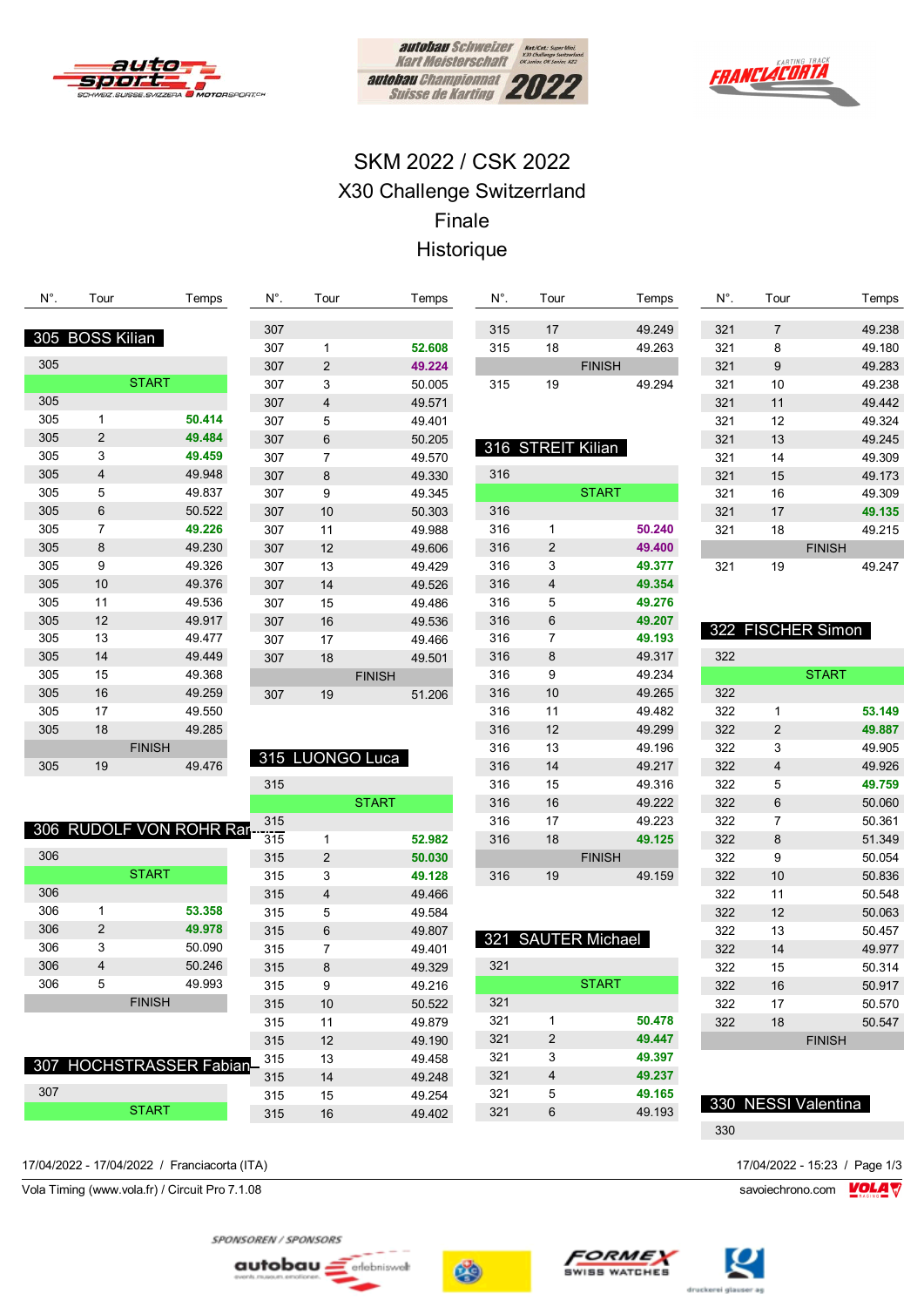





### SKM 2022 / CSK 2022

X30 Challenge Switzerrland Finale

Historique

| $N^{\circ}$ . | Tour           | Temps        | $N^{\circ}$ . | Tour                  | Temps        | $N^{\circ}$ . | Tour            | Temps        | N°. | Tour           | Temps               |
|---------------|----------------|--------------|---------------|-----------------------|--------------|---------------|-----------------|--------------|-----|----------------|---------------------|
|               |                | <b>START</b> | 338           | <b>MAFFEIS Nicole</b> |              |               | 342 BOSS Saskia |              |     |                | 367 STROLLO Alessio |
| 330           |                |              |               |                       |              |               |                 |              |     |                |                     |
| 330           | 1              | 52.764       | 338           |                       |              | 342           |                 |              | 367 |                |                     |
| 330           | 2              | 49.967       |               |                       | <b>START</b> |               |                 | <b>START</b> |     |                | <b>START</b>        |
| 330           | 3              | 49.887       | 338           |                       |              | 342           |                 |              | 367 |                |                     |
| 330           | 4              | 49.079       | 338           |                       | 53.207       | 342           |                 | 53.309       | 367 |                | 50.783              |
| 330           | 5              | 49.330       | 338           | 2                     | 49.818       | 342           | $\overline{2}$  | 49.565       | 367 | $\overline{2}$ | 50.358              |
| 330           | 6              | 49.887       | 338           | 3                     | 49.975       | 342           | 3               | 49.995       | 367 | 3              | 49.059              |
| 330           | $\overline{7}$ | 49.562       | 338           | 4                     | 49.651       | 342           | 4               | 49.816       | 367 | $\overline{4}$ | 49.428              |
| 330           | 8              | 49.255       | 338           | 5                     | 49.624       | 342           | 5               | 49.426       | 367 | 5              | 49.338              |
| 330           | 9              | 49.489       | 338           | 6                     | 49.579       | 342           | 6               | 49.739       | 367 | 6              | 49.448              |
| 330           | 10             | 50.190       | 338           | $\overline{7}$        | 49.825       | 342           | $\overline{7}$  | 49.639       | 367 | $\overline{7}$ | 49.403              |
| 330           | 11             | 50.096       | 338           | 8                     | 49.569       | 342           | 8               | 49.632       | 367 | 8              | 49.452              |
| 330           | 12             | 49.524       | 338           | 9                     | 49.479       | 342           | 9               | 49.582       | 367 | 9              | 49.397              |
| 330           | 13             | 49.834       | 338           | 10                    | 49.914       | 342           | 10              | 50.002       | 367 | 10             | 49.514              |
| 330           | 14             | 49.529       | 338           | 11                    | 49.765       | 342           | 11              | 49.321       | 367 | 11             | 49.552              |
| 330           | 15             | 49.390       | 338           | 12                    | 49.380       | 342           | 12              | 49.297       | 367 | 12             | 51.831              |
| 330           | 16             | 50.122       | 338           | 13                    | 49.576       | 342           | 13              | 49.660       |     |                | <b>FINISH</b>       |
| 330           | 17             | 49.388       | 338           | 14                    | 49.477       | 342           | 14              | 49.521       |     |                |                     |
| 330           | 18             | 49.161       | 338           | 15                    | 49.411       | 342           | 15              | 49.500       |     |                |                     |

### 368 LAGROTTERIA Antonio

| 368 |                         |               |        |
|-----|-------------------------|---------------|--------|
|     |                         | <b>START</b>  |        |
| 368 |                         |               |        |
| 368 | 1                       |               | 52.037 |
| 368 | $\overline{2}$          |               | 49.546 |
| 368 | 3                       |               | 49.693 |
| 368 | $\overline{\mathbf{A}}$ |               | 49.701 |
| 368 | 5                       |               | 49.495 |
| 368 | 6                       |               | 49.515 |
| 368 | 7                       |               | 49.499 |
| 368 | 8                       |               | 49.676 |
| 368 | 9                       |               | 49.572 |
| 368 | 10                      |               | 50.508 |
| 368 | 11                      |               | 50.199 |
| 368 | 12                      |               | 49.456 |
| 368 | 13                      |               | 49.962 |
| 368 | 14                      |               | 49.531 |
| 368 | 15                      |               | 49.267 |
| 368 | 16                      |               | 49.664 |
| 368 | 17                      |               | 49.391 |
| 368 | 18                      |               | 49 384 |
|     |                         | <b>FINISH</b> |        |
| 368 | 19                      |               | 50.415 |
|     |                         |               |        |

## 371 BARMETTLER Daniel

| 371 |              |  |
|-----|--------------|--|
|     | <b>START</b> |  |
| 371 |              |  |
|     |              |  |

| ააυ | J              | 49.007        |
|-----|----------------|---------------|
| 330 | 4              | 49.079        |
| 330 | 5              | 49.330        |
| 330 | 6              | 49.887        |
| 330 | $\overline{7}$ | 49.562        |
| 330 | 8              | 49.255        |
| 330 | 9              | 49.489        |
| 330 | 10             | 50.190        |
| 330 | 11             | 50.096        |
| 330 | 12             | 49.524        |
| 330 | 13             | 49.834        |
| 330 | 14             | 49.529        |
| 330 | 15             | 49.390        |
| 330 | 16             | 50.122        |
| 330 | 17             | 49.388        |
| 330 | 18             | 49.161        |
|     |                | <b>FINISH</b> |
| 330 | 19             | 50.230        |
|     |                |               |
|     |                |               |

| 7 |     |                         | 5 I ART       |        |
|---|-----|-------------------------|---------------|--------|
| 7 | 338 |                         |               |        |
| 9 | 338 | 1                       |               | 53.207 |
| 0 | 338 | $\overline{2}$          |               | 49.818 |
| 7 | 338 | 3                       |               | 49.975 |
| 2 | 338 | $\overline{\mathbf{4}}$ |               | 49.651 |
| 5 | 338 | 5                       |               | 49.624 |
| 9 | 338 | 6                       |               | 49.579 |
| 0 | 338 | 7                       |               | 49.825 |
| 6 | 338 | 8                       |               | 49.569 |
| 4 | 338 | 9                       |               | 49.479 |
| 4 | 338 | 10                      |               | 49.914 |
| 9 | 338 | 11                      |               | 49.765 |
| 0 | 338 | 12                      |               | 49.380 |
| 2 | 338 | 13                      |               | 49.576 |
| 8 | 338 | 14                      |               | 49.477 |
| 1 | 338 | 15                      |               | 49.411 |
|   | 338 | 16                      |               | 49.607 |
| ٥ | 338 | 17                      |               | 49.242 |
|   | 338 | 18                      |               | 49.260 |
|   |     |                         | <b>FINISH</b> |        |
|   | 338 | 19                      |               | 50.425 |
|   |     |                         |               |        |
|   |     |                         |               |        |

|  | 333 SABO Nicolai |
|--|------------------|
|  |                  |
|  |                  |

2 **49.509**

|     |                | <b>START</b>  |     |                | 340 MÜHLEBACH Nicolas |     | 351 FABRIS Nathan |               |
|-----|----------------|---------------|-----|----------------|-----------------------|-----|-------------------|---------------|
| 333 |                |               |     |                |                       |     |                   |               |
| 333 | 1              | 50.920        | 340 |                |                       | 351 |                   |               |
| 333 | $\overline{2}$ | 49.509        |     |                | <b>START</b>          |     |                   | <b>START</b>  |
| 333 | 3              | 49.386        | 340 |                |                       | 351 |                   |               |
| 333 | $\overline{4}$ | 50.475        | 340 | 1              | 51.637                | 351 | 1                 | 53.299        |
| 333 | 5              | 49.455        | 340 | $\overline{2}$ | 50.072                | 351 | $\overline{2}$    | 49.926        |
| 333 | 6              | 50.143        | 340 | 3              | 49.504                | 351 | 3                 | 50.025        |
| 333 | 7              | 49.303        | 340 | 4              | 49.414                | 351 | 4                 | 49.995        |
| 333 | 8              | 49.351        | 340 | 5              | 49.095                | 351 | 5                 | 49.888        |
| 333 | 9              | 49.224        | 340 | 6              | 49.451                | 351 | 6                 | 50.057        |
| 333 | 10             | 49.459        | 340 | 7              | 49.162                | 351 | 7                 | 50.358        |
| 333 | 11             | 49.306        | 340 | 8              | 49.369                | 351 | 8                 | 50.784        |
| 333 | 12             | 49.729        | 340 | 9              | 49.544                | 351 | 9                 | 50.503        |
| 333 | 13             | 49.391        | 340 | 10             | 49.586                | 351 | 10                | 50.749        |
| 333 | 14             | 49.386        | 340 | 11             | 49.155                | 351 | 11                | 50.326        |
| 333 | 15             | 49.309        | 340 | 12             | 49.550                | 351 | 12                | 50.443        |
| 333 | 16             | 49.388        | 340 | 13             | 49.411                | 351 | 13                | 50.316        |
| 333 | 17             | 49.392        | 340 | 14             | 49.394                | 351 | 14                | 50.132        |
| 333 | 18             | 49.298        | 340 | 15             | 49.484                | 351 | 15                | 50.657        |
|     |                | <b>FINISH</b> | 340 | 16             | 49.619                | 351 | 16                | 50.903        |
| 333 | 19             | 49.668        | 340 | 17             | 49.433                | 351 | 17                | 50.271        |
|     |                |               | 340 | 18             | 49.239                | 351 | 18                | 50.570        |
|     |                |               |     |                | <b>FINISH</b>         |     |                   | <b>FINISH</b> |

19 49.996

SPONSOREN / SPONSORS

Vola Timing (www.vola.fr) / Circuit Pro 7.1.08 savoiecher and continued and continued and continued and continued and continued and continued and continued and continued and continued and continued and continued and contin





 16 50.224 17 50.010 18 49.408 FINISH 19 49.873

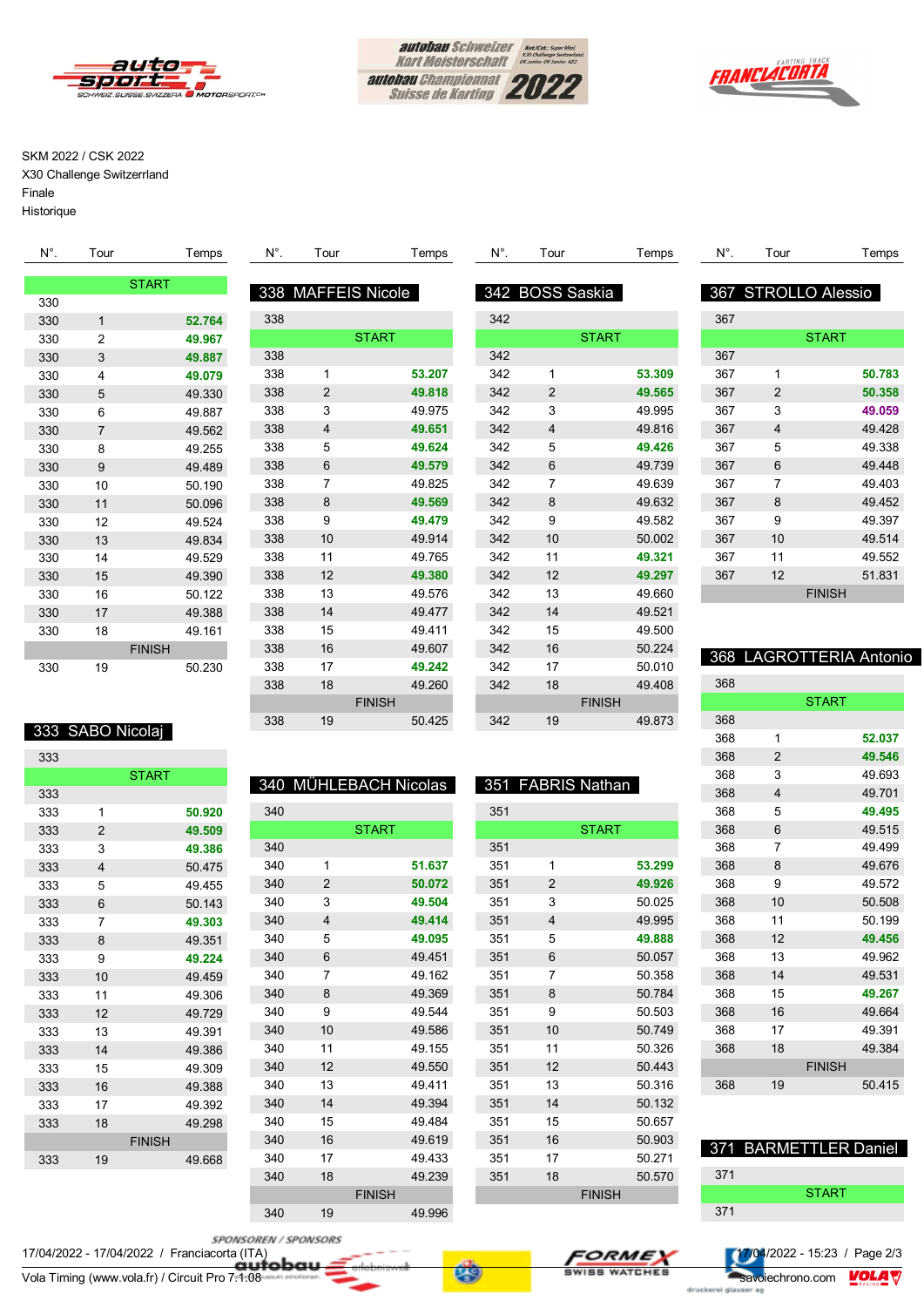



I



#### SKM 2022 / CSK 2022

X30 Challenge Switzerrland Finale

Historique

| N°. | Tour           | Temps         | N°. | Tour         | Temps         |
|-----|----------------|---------------|-----|--------------|---------------|
|     | $\mathbf{1}$   |               |     |              |               |
| 371 |                | 52.626        |     |              | <b>START</b>  |
| 371 | $\overline{2}$ | 50.117        | 388 |              |               |
| 371 | 3              | 49.902        | 388 | $\mathbf{1}$ | 50.865        |
| 371 | 4              | 49.530        | 388 | 2            | 50.455        |
| 371 | 5              | 49.585        | 388 | 3            | 49.138        |
| 371 | 6              | 50.013        | 388 | 4            | 49.430        |
| 371 | $\overline{7}$ | 49.638        | 388 | 5            | 49.203        |
| 371 | 8              | 49.606        | 388 | 6            | 49.688        |
| 371 | 9              | 49.761        | 388 | 7            | 49.202        |
| 371 | 10             | 50.176        | 388 | 8            | 49.720        |
| 371 | 11             | 49.750        | 388 | 9            | 49.355        |
| 371 | 12             | 49,440        | 388 | 10           | 52.350        |
| 371 | 13             | 49.493        | 388 | 11           | 49.268        |
| 371 | 14             | 49.500        | 388 | 12           | 49.240        |
| 371 | 15             | 49.453        | 388 | 13           | 49.363        |
| 371 | 16             | 49.673        | 388 | 14           | 49.096        |
| 371 | 17             | 49.810        | 388 | 15           | 49.292        |
| 371 | 18             | 49.509        | 388 | 16           | 49.165        |
|     |                | <b>FINISH</b> | 388 | 17           | 49.322        |
| 371 | 19             | 49.855        | 388 | 18           | 49.163        |
|     |                |               |     |              | <b>FINISH</b> |
|     |                |               | 388 | 19           | 49.201        |

| N°. | Tour | Temps              |
|-----|------|--------------------|
|     |      |                    |
|     |      | 399 GWIZDAK Rafael |
| 399 |      |                    |
|     |      | <b>START</b>       |
| 399 |      |                    |
| 399 | 1    | 50.937             |
| 399 | 2    | 50.103             |
| 399 | 3    | 50.507             |
| 399 | 4    | 49.559             |
| 399 | 5    | 49.501             |
| 399 | 6    | 49.506             |
|     |      | <b>FINISH</b>      |

#### 377 ROTHEN Yan

| 377 |                |               |        |    |
|-----|----------------|---------------|--------|----|
|     |                | <b>START</b>  |        | 39 |
| 377 |                |               |        | 3  |
| 377 | 1              |               | 53.335 |    |
| 377 | $\overline{2}$ |               | 49.879 | 3  |
| 377 | 3              |               | 49.684 | 3  |
| 377 | $\overline{4}$ |               | 49.420 | 3  |
| 377 | 5              |               | 49.402 | 3  |
| 377 | 6              |               | 49.578 | 3  |
| 377 | 7              |               | 49.610 | 3  |
| 377 | 8              |               | 49.845 | 3  |
| 377 | 9              |               | 49.756 | 3  |
| 377 | 10             |               | 50.661 | 3  |
| 377 | 11             |               | 49.704 | 3  |
| 377 | 12             |               | 49.496 | 3  |
| 377 | 13             |               | 49.531 | 3  |
| 377 | 14             |               | 49.596 | 3  |
| 377 | 15             |               | 49.559 | 3  |
| 377 | 16             |               | 49.659 | 3  |
| 377 | 17             |               | 49.659 | 3  |
| 377 | 18             |               | 49.487 | 3  |
|     |                | <b>FINISH</b> |        | 3  |
| 377 | 19             |               | 49.683 | 3  |
|     |                |               |        |    |

#### 391 WILSON Keith a1

|    |        | ບອ⊤ |                |               |        |
|----|--------|-----|----------------|---------------|--------|
|    | 53.335 |     |                | <b>START</b>  |        |
|    | 49.879 | 391 |                |               |        |
|    | 49.684 | 391 | 1              |               | 53.832 |
|    | 49.420 | 391 | $\overline{2}$ |               | 50.385 |
|    | 49,402 | 391 | 3              |               | 49.729 |
|    | 49.578 | 391 | 4              |               | 50.269 |
|    | 49.610 | 391 | 5              |               | 50.022 |
|    | 49.845 | 391 | 6              |               | 49.886 |
|    | 49.756 | 391 | 7              |               | 49.851 |
|    | 50.661 | 391 | 8              |               | 50.116 |
|    | 49.704 | 391 | 9              |               | 50.439 |
|    | 49.496 | 391 | 10             |               | 50.821 |
|    | 49.531 | 391 | 11             |               | 50.236 |
|    | 49.596 | 391 | 12             |               | 50.138 |
|    | 49.559 | 391 | 13             |               | 51.120 |
|    | 49.659 | 391 | 14             |               | 50.004 |
|    | 49.659 | 391 | 15             |               | 50.454 |
|    | 49.487 | 391 | 16             |               | 50.844 |
| šН |        | 391 | 17             |               | 50.548 |
|    | 49.683 | 391 | 18             |               | 50.345 |
|    |        |     |                | <b>FINISH</b> |        |
|    |        | 391 | 19             |               | 50.490 |

#### 388 ESTEVE Florian